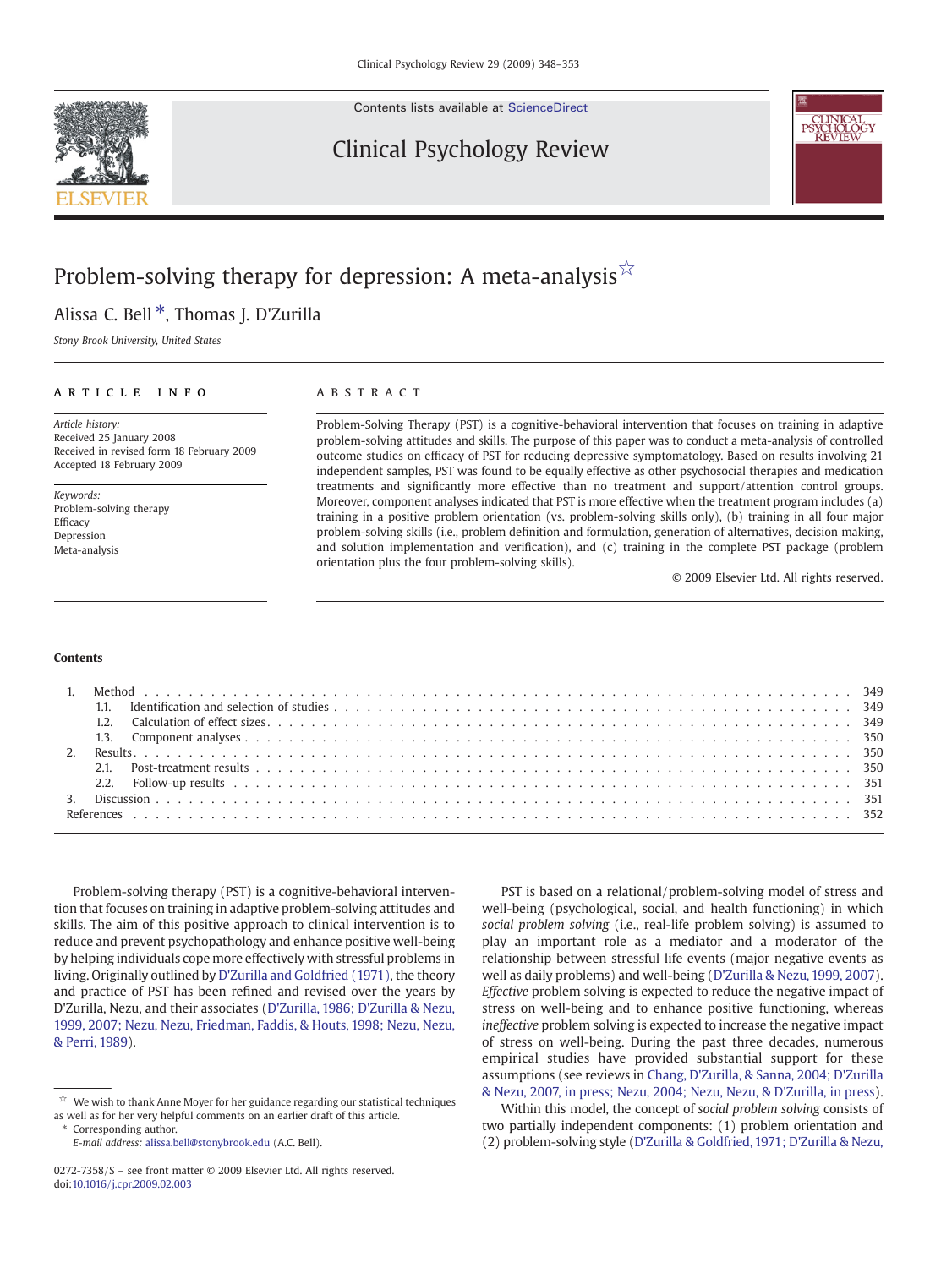[1982, 1999, 2007](#page-5-0)). Problem orientation is a metacognitive process that primarily serves a motivational function in social problem solving. This process utilizes a set of cognitive-emotional schemas that reflects a person's general awareness and appraisals of problems in living as well as his or her own problem solving ability.

Problem-solving style, on the other hand, refers to the cognitive and behavioral activities by which a person attempts to understand problems in living and find effective "solutions" or ways of coping with them. The major specific goals of PST are to: (1) foster the adoption of a positive problem orientation, and (2) facilitate the acquisition and real-life application of a rational problem-solving style. A positive problem orientation consists of the general disposition to: (a) appraise a problem as a "challenge" or opportunity for benefit, (b) believe that problems are solvable, (c) believe in one's own ability to solve problems effectively, and (d) recognize and accept the fact that effective problem solving takes time and effort. A rational problem-solving style involves the deliberate and systematic application of four major problem-solving skills: (1) problem definition and formulation, (2) generation of alternative solutions, (3) decision making, and (4) solution implementation and verification ([D'Zurilla & Goldfried, 1971\)](#page-5-0).

Based on a large number of randomized controlled trials conducted over the past several decades, PST has proven to be an appropriate and effective treatment for a highly diverse population of adolescents and adults with a wide range of psychological, behavioral, and health disorders (see reviews in [Chang et al., 2004; D'Zurilla & Nezu, 2007, in](#page-4-0) [press; Nezu, 2004; Nezu et al., in press\)](#page-4-0). In addition to this body of research, [Malouff, Thorsteinsson, and Schutte \(2007\)](#page-5-0) recently conducted a global meta-analysis on efficacy of PST in reducing mental and physical health problems based on 32 studies encompassing 2895 participants. PST was found to be equally effective as other psychosocial treatments and significantly more effective than no treatment, treatment as usual, and attention placebo treatments. The results also showed that PST was more effective when it included a problem orientation component (rather than focusing only on problem-solving skills) and when a developer of PST helped conduct the study. The latter result might have reflected the effects of problem orientation training because all of the studies involving a developer of PST included problem orientation in the treatment package.

In addition to this global meta-analysis, there is a need for other meta-analyses on efficacy of PST that focus on specific clinical problems and disorders. One recent meta-analysis conducted by [Cuijpers, van](#page-4-0) Straten, and Warmerdam (2007) evaluated efficacy of PST for depressive symptomatology based on 13 randomized controlled studies involving a total of 1133 participants. Based on their results, the authors concluded that PST is an effective treatment for depression (compared to control conditions such as waiting-list, care as usual, and placebo). However, because they found substantial heterogeneity in the results across studies, including the results of sub-group analyses designed to identify moderator variables, they also concluded that more research is needed to identify what variables or conditions determine whether PST is more or less effective.

The purpose of the present study was to conduct a meta-analysis on PST for reducing depressive symptomatology that improved upon and expanded the Cuijpers et al. analysis. First, we added seven studies beyond the 13 studies that were included in the Cuijpers et al. analysis. Second, we compared PST to alternative psychosocial treatments and support/ attention conditions, resulting in a more conservative estimation of PST effects. Third, we attempted to replicate the finding reported by [Malouff](#page-5-0) [et al. \(2007\)](#page-5-0) that the inclusion of a problem orientation component increases the effectiveness of PST. In addition, because some studies focused only on two or three of the four major problem-solving skills, we also examined efficacy of including all four problem-solving skills in the treatment package as well as efficacy of including the complete PST package (i.e., problem orientation plus all four problem-solving skills. Finally, based on the recommendation by [D'Zurilla and Nezu \(2007\),](#page-5-0) we also evaluated efficacy of including a multi-dimensional measure of social

problem-solving abilities in the study (e.g., the Social Problem-Solving Inventory-Revised; [D'Zurilla, Nezu, & Maydeu-Olivares, 2002\)](#page-5-0). According to [D'Zurilla and Nezu \(2007\)](#page-5-0), a comprehensive pre-treatment assessment of social problem-solving abilities helps to identify the major deficits that should be focused on in PST which, in turn, should increase treatment effectiveness.

#### 1. Method

#### 1.1. Identification and selection of studies

To identify studies for this meta-analysis, computerized literature searches were conducted using psycINFO, PubMed, and Dissertation Abstracts. The following keywords were used to target articles to do with PST: problem solving therapy, social problem solving therapy, problem solving training, and social problem solving training. The following keywords were used to target articles to do with depressive symptomatology: depression, dysthymia, depressed, depressive, suicide, and suicidal ideation. All of the PST specifiers were used in combination with all of the depressive symptomatology specifiers. Searches of reference lists and review articles were also carried out. Eligible studies needed to be published in English, and this constraint resulted in the exclusion of one study.

Eligible studies were required to feature PST as a treatment for depressive symptomatology. Only studies that utilized pure-form PST were included. Studies that combined PST with other types of cognitivebehavioral therapy were excluded. Additionally, studies were also excluded that used interventions that were described as "based" on PST but did not identify the specific treatment components. Studies were also required to include some sort of comparison group, with no restrictions put on the nature of this comparison group. The types of comparison groups included alternative psychosocial therapies (e.g., rational-emotive therapy), medication treatment, support/attention control (e.g., supportive therapy, attention/placebo), and waiting-list control.

Included studies were required to enroll participants with depressive symptomatology. Depression, subclinical depression, dysthymia, and post partum depression are examples of the target symptoms from some of the studies that were included in this meta-analysis. No specific cutoff criteria for depressive symptomatology were imposed. Some studies used DSM criteria in order to enroll participants; others used a cutoff score of their choosing on a measure of depressive symptomatology. When studies included more than one measure of depression, we used data from the Beck Depression Inventory [\(Beck, Steer, & Brown, 1996](#page-4-0)) when possible. The Beck Depression Inventory (BDI) was the most commonly included measure of depression in the studies included in this meta-analysis. Studies involving participants of any age were eligible for inclusion. Studies in which participants had a comorbid diagnosis (including alcohol and substance abuse) were excluded.

The literature search yielded 25 studies that reported outcomes of PST as a treatment for depressive symptoms. Four studies were excluded because they lacked sufficient statistical information to calculate an effect size. These studies will be reviewed in the Discussion section of this paper. One study was excluded because its sample overlapped with the population of an included study. In all, 20 studies were included in the present paper. For the post-treatment time point a final sample of 19 studies containing 21 independent samples was yielded. For the followup time point a final sample of 11 studies containing 11 independent samples was yielded.

#### 1.2. Calculation of effect sizes

Standardized mean difference effect sizes were calculated with treatment groups and comparison groups using Comprehensive Meta Analysis (CMA); [Borenstein, Hedges, Higgins, and Rothstein \(2005\).](#page-4-0) Where there was more than one comparison group, the group that ranked higher on the following rank-ordered list was selected: (1)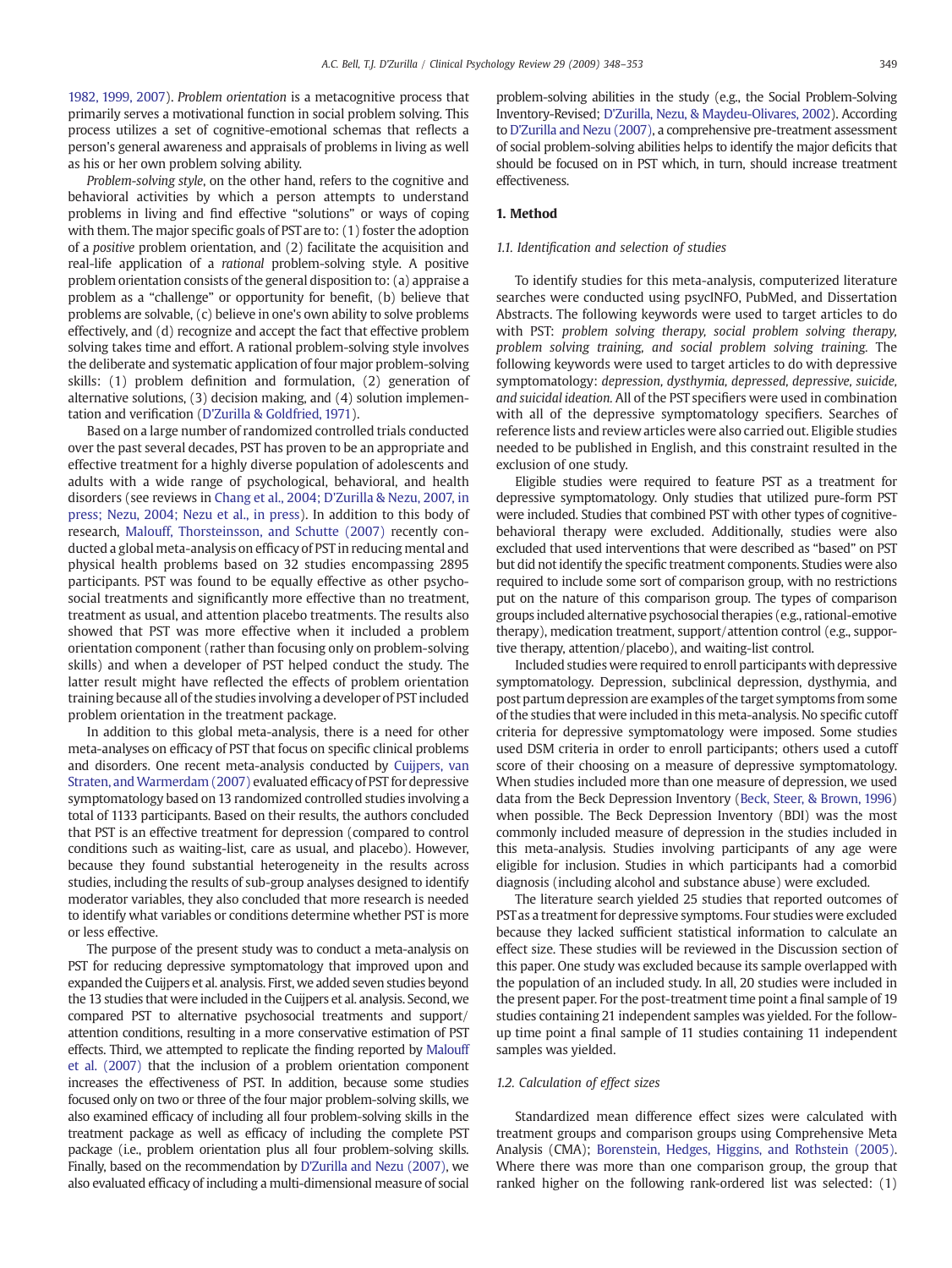<span id="page-2-0"></span>alternative psychosocial therapy, (2) medication treatment, (3) support/attention control, and (4) no treatment (i.e., waiting-list). The effect size estimate  $(d)$  was used, which corrects for small sample bias [\(Hedges & Olkin, 1985\)](#page-5-0). Means and standard deviations were used whenever they were provided. In their absence, the proportion of individuals who improved was used. Additionally, there was one posttreatment sample where means and t-test data was used, one posttreatment sample where treatment group size, control group size, pvalue, and information about the direction of the effect was used, and one follow-up sample where treatment group size, control group size, pvalue, and information about the direction of the effect was used.

### 1.3. Component analyses

As noted earlier, in addition to evaluating efficacy of PST compared to other treatment and control groups, we also used moderation analyses to evaluate efficacy of including several different treatment components in the PST package: (1) problem orientation training, (2) training in all four problem-solving skills (i.e., problem definition and formulation, generation of alternative solutions, decision making, and solution implementation and verification), (3) training in the complete PST package (i.e., problem orientation plus the four problem-solving skills), and (4) measuring social problem-solving abilities. These components were examined using CMA's ANOVA analog.

#### 2. Results

#### 2.1. Post-treatment results

The dependent variable was found to be heterogeneous,  $Q(20)$  = 184.50,  $p<$ .01, indicating variability in study outcomes. A random effects model was adopted to accommodate both within and between study variance. Random effects models yield larger confidence intervals and

#### Table 1

## Effect sizes.

allow for greater generalizability, but have reduced power to detect effects. An examination of the random effects model revealed a significant small-to-medium effect size ([Cohen, 1988\)](#page-4-0). Based on the 21 samples that were included in the post-treatment meta-analysis (total  $N=1264$ ), the standardized mean difference effect size was  $d=.40$ ,  $p<$ .05. This indicates that participants with depressive symptomatology who received a PST intervention experienced a significant reduction in their symptoms relative to participants in comparison groups who did not receive PST. The fail-safe N for the post-treatment effect size was 99 studies. This indicates that 99 studies with non-significant results would need to be located and added to the present meta-analysis in order to reduce the results to a non-significant level. Effect sizes ranged from −1.15 to 3.80. A complete list of effect sizes appears in Table 1.

Regarding efficacy of PST as compared to other types of comparison groups, (alternative psychosocial therapy, medication treatment, support/attention control groups, or waiting-list control groups), the between group variance was  $Q(3, 16) = 14.74$ , p< 01. PST was found to be equally effective as alternative psychosocial therapies,  $d=$  .17, p = .68; and medication treatment,  $d=-$  .13, p = .23, but not significantly more effective than these interventions. However, PST was found to be significantly more effective than supportive therapy and attention control groups,  $d = .45$ ,  $p < .001$ ; and likely more effective than waiting-list control groups,  $d = 2.38$ ,  $p = .09$ . Although the p-value for the comparison with waiting-list groups indicates only borderline significance, it should be noted that this comparison is based on only two samples. Considering the magnitude of the effect size and the fact that PST was found to be significantly more effective than support/attention, we cautiously conclude that PST is also significantly more effective than waiting-list conditions.

With regard to the Problem Solving Therapy component analyses, the first significant result was in favor of including training in problem orientation. The mean effect size for the group of studies that used problem orientation training was significantly larger,  $d = .80$ , than the

| Study                                                      | Target symptom of the study                    | Measure of | $\overline{N}$       | Comparison group                          | ES post-          | ES at                    |
|------------------------------------------------------------|------------------------------------------------|------------|----------------------|-------------------------------------------|-------------------|--------------------------|
|                                                            |                                                | depression | $(post-tx)$          |                                           | treatment         | follow up                |
| Alexopoulos, Raue, and Arean (2003)                        | Major depression with<br>executive dysfunction | HRSD/HAM-D | 25                   | Supportive therapy/attention control 1.09 |                   | $-$                      |
| Arean et al. (1993)                                        | Major depression                               | <b>BDI</b> | 47                   | Named therapy                             | .14               | $-.12$                   |
| Barret et al. (2001)                                       | Dysthymia                                      | HRSD/HAM-D | 72                   | Drug therapy                              | $-.61$            |                          |
| Barret et al. (2001)                                       | Minor depression                               | HRSD/HAM-D | 57                   | Drug therapy                              | .11               | $\overline{\phantom{0}}$ |
| Biggam and Power (2002)                                    | Suicidal risk/inadequate<br>coping/OR bullied  | HADS-D     | 46                   | WLC or No treatment                       | .96               | 1.40                     |
| Dowrick et al. (2000)                                      | Various depressive and<br>adjustment disorders | <b>BDI</b> | 172<br>Named therapy |                                           | $\qquad \qquad -$ | .38                      |
| Fitzpatrick, Witte, and Schmidt (2005)                     | Suicidal ideation                              | <b>BDI</b> | 110                  | Supportive therapy/attention control      | .36               | .09                      |
| Frank et al. (2002)                                        | Minor depression                               | HRSD/HAM-D | 156                  | Drug therapy                              | $-.24$            |                          |
| Lerner and Clum (1990)                                     | Suicidal ideation                              | <b>BDI</b> | 18                   | 58. Supportive therapy/attention control  |                   | 1.17                     |
| Lynch, Tamburrino, and Nagel (1997)                        | Minor depression                               | <b>BDI</b> | 16                   | Unclear                                   | 1.14              |                          |
| Lynch, Tamburrino, Nagel, and Smith<br>(2004)              | Mild depression                                | <b>BDI</b> | 18                   | Supportive therapy/attention control      | .46               |                          |
| Malouff, Lanyon, and Schutte (1988)                        | Divorce related dysphoria                      | <b>BDI</b> | 19                   | Named therapy                             | $-.46$            | $-.19$                   |
| Mynors-Wallis, Gath, Lloyd-Thomas,<br>and Tomlinson (1995) | Major depression                               | <b>BDI</b> | 56                   | Drug therapy                              | .29               |                          |
| Mynors-Wallis, Gath, Day, and Baker<br>(2000)              | Major depression                               | HRSD/HAM-D | 75                   | Drug therapy                              | $-.35$            | .14                      |
| Nezu (1986)                                                | Unipolar depression                            | <b>BDI</b> | 20                   | Named therapy                             | 1.34              | 1.98                     |
| Nezu and Perri (1989)                                      | Unipolar depression                            | <b>BDI</b> | 28                   | Named therapy                             | 1.55              | 1.02                     |
| Nezu, Nezu, Felgoise, McClure, and<br><b>Houts (2003)</b>  | Psychological distress                         | HRSD/HAM-D | 89                   | Named therapy                             | 3.80              |                          |
| Sahler et al. (2002)                                       | Negative affectivity                           | POMS-D     | 92                   | Supportive therapy/ Attention<br>control  | .36               | .32                      |
| <b>Schmitt (1988)</b>                                      | Unipolar depression                            | <b>BDI</b> | 29                   | Named therapy                             | $-.14$            | .17                      |
| Tezel and Gozum (2006)                                     | Post partum depressive symptoms                | <b>BDI</b> | 62                   | Named therapy                             | $-1.15$           |                          |
| Williams et al. (2000)                                     | Dysthymia                                      | HRSD/HAM-D | 120                  | Drug therapy                              | .11               |                          |
| Williams et al. (2000)                                     | Minor depression                               | HRSD/HAM-D | 99                   | Drug therapy                              | $-.20$            |                          |

Note: HRSD/HAM-D=Hamilton Rating Scale for Depression; BDI= Beck Depression Inventory; WLC=Waitlist control; "-" indicates that there was no follow-up data provided; "Unclear" indicates that the primary article did not clearly specify that type of comparison group that was employed. (This study was excluded from the analysis of efficacy of PST as compared to other types of comparison groups.)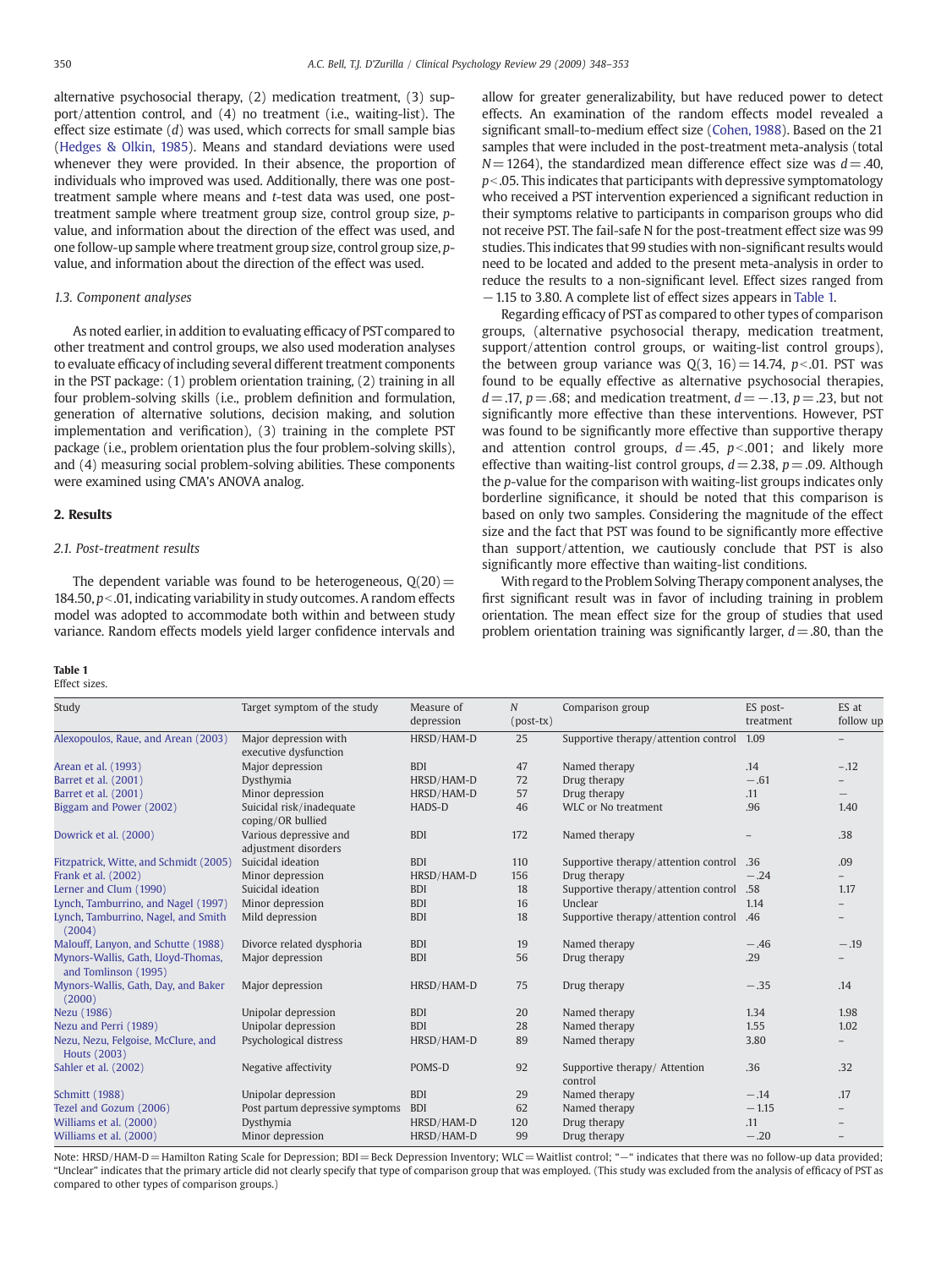|--|--|

| Component analyses. |  |
|---------------------|--|
|---------------------|--|

| Variable             | Post-treatment |      |        |               |       |       | Follow-up                |      |                          |      |               |      |
|----------------------|----------------|------|--------|---------------|-------|-------|--------------------------|------|--------------------------|------|---------------|------|
|                      | Fixed effects  |      |        | Mixed effects |       |       | Fixed effects            |      |                          |      | Mixed effects |      |
|                      | Qb             |      | 0w     |               | Qb    |       | Qb                       |      | Qw                       |      | Qb            |      |
| Comparison group     | 94.94          | 0.00 | 86.43  | 0.00          | 14.74 | 0.00  | $\qquad \qquad -$        |      | $\overline{\phantom{0}}$ |      |               |      |
| SPSI-R used          | 43.54          | 0.00 | 140.95 | 0.00          | 3.55  | 0.06  | $\overline{\phantom{0}}$ |      | $\qquad \qquad -$        |      |               |      |
| 4 PS skills          | 13.56          | 0.00 | 170.61 | 0.00          | 3.45  | 0.06  | $\overline{\phantom{0}}$ |      |                          |      |               |      |
| Orientation training | 29.02          | 0.00 | 155.15 | 0.00          | 5.60  | 0.02  | $\qquad \qquad -$        |      | $\overline{\phantom{0}}$ |      |               |      |
| All 5 aspects of PST | 25.16          | 0.00 | 159.01 | 0.00          | 3.99  | 0.046 | 4.78                     | 0.03 | 26.24                    | 0.00 | 3.62          | 0.06 |

Note:  $Qb = Q$  between;  $Qw = Q$  within (residual); "comparison group" refers to the type of comparison group that was used (medication control, alternate type of therapy control, supportive therapy control, or waitlist control); "SPSI-R used" refers to whether the Social Problem-Solving Inventory Revised: Short Form was used to assess pre and post intervention problem solving skills; "orientation training" refers to whether the problem solving therapy intervention included a problem orientation training component; "all 5 aspects of PST" refers to whether all five aspects of problem solving therapy were included in the problem solving intervention.

"−"=insufficient number of studies to complete analysis.

mean effect size for the group of studies that did not use problem orientation training,  $d=-.10$ ,  $Q(1, 18)=5.60$ ,  $p<.05$ . The second significant result was in favor of using the complete PST package (i.e., training in problem orientation plus all four problem-solving skills). The mean effect size for the studies that used the complete package was significantly larger,  $d = .84$ , than the mean effect size for the studies that excluded one or more treatment components,  $d=-.04, 0(1, 18)=3.99$ ,  $p<.05$ .

In addition, two component analyses achieved borderline significance. The mean effect size for the studies that measured social problem-solving abilities was significantly larger,  $d=1.26$ , than the mean effect size for the studies that did not use this measure,  $d = .09$ , Q  $(1, 19) = 3.55$ ,  $p = .06$ . In addition, the mean effect size for the studies that included training in all four problem-solving skills was significantly larger,  $d = .66$ , than the mean effect size for the studies that did not include training in all four skills,  $d = −.02$ , Q(1, 18) = 3.45, p = .06.

In order to provide readers with some data points that might contextualize the effect sizes described in this paper, we calculated mean pre-treatment and post-treatment BDI scores for participants in PST treatments and for participants in comparison groups. Data from 8 studies were included in our calculations. Six of the 8 studies used the BDI [\(Beck, Ward, Mendelson, Mock, & Erbaugh, 1961](#page-4-0)) and 2 used the BDI-2. The mean pre-treatment BDI score for participants receiving PST was  $24.03$  (SD = 7.37). The mean pre-treatment BDI score for participants in comparison groups was  $23.03$  (SD=7.98). The mean posttreatment BDI score for participants in the PST group was 11.17  $(SD = 7.52)$ . The mean post-treatment BDI score for participants in comparison conditions was  $14.09$  (SD = 8.93). The maximum score for both the BDI and the BDI-II is 63. Cutoff scores for the BDI are as follows: 0–9 is not depressed, 10–18 is mildly to moderately depressed, 19–29 is moderately to severely depressed, and 30–63 is severely depressed. Cutoff scores for the BDI-2 are as follows: 0–13 is minimally depressed, 14–19 is mildly depressed, 20–28 is moderately depressed, 29–63 is severely depressed.

#### 2.2. Follow-up results

The dependent variable was once again found to be heterogeneous  $Q(10)=31.02$ ,  $p<0.01$ . An examination of the random effects model revealed an almost medium effect (Cohen, 1988). Based on the 11 samples that were included in the follow-up meta-analysis (total  $N=630$ ), the standardized mean difference effect size was  $d = .48$ ,  $p < .01$ . This indicates that participants who received PST had lower depressive symptomatology relative to participants in the comparison groups at follow-up. Two studies provided follow-up data at one month post-treatment, four studies provided follow-up data at three months post-treatment, three provided data at six months, and two provided data at one year. The failsafe N for the overall follow-up analysis was 67 studies. This indicates that 67 studies with non-significant results would need to be included in the present meta-analysis in order to reduce the results to a non significant level. Effect sizes ranged from −.19 to 1.98. A complete list of effect sizes appears in [Table 1.](#page-2-0)

Component analyses were conducted in an attempt to explain the heterogeneity among the follow-up effect sizes. We were unable to complete several categorical analyses because there were too few studies per cell resulting from the smaller k of the follow-up time point. Of the analyses that we were able to complete, one was marginally significant. The mean effect size for the group that used the complete PST package was found to be larger,  $d = .77$ , than the mean effect size for the group that excluded one or more treatment components,  $d = 0.22$ ,  $Q(1, 9) = 3.62$ ,  $p = 0.06$ . A summary of these results is presented in Table 2.

#### 3. Discussion

The results of the present meta-analysis indicate that PST is an effective intervention for reducing depressive symptomatology. A significant small-to-medium effect was found for the post-treatment time point. Of the included post-treatment samples, 14 had effect sizes indicating that PST was more effective than comparison groups in reducing depression, while only seven samples indicated that PST was less effective. A significant almost medium effect size was found for the follow-up time point. Of the included follow-up samples, nine had positive effect sizes while only two had negative effect sizes. When the type of comparison group was examined specifically, PST was found to be equally effective as alternative psychosocial therapies and medication treatments and significantly more effective than support/attention and waiting-list controls.

As stated in the Method section, our literature search yielded four papers relevant to this meta-analysis that we were unable to include in our statistical analyses because necessary information to compute effect sizes was lacking. However, in all four papers, PST was found to be more effective in reducing depressive symptomatology as compared to a control condition.

[Grant et al. \(2002\)](#page-5-0) evaluated efficacy of a PST intervention delivered by telephone for family caretakers of stroke survivors. The PST group experienced less depression at post-treatment as compared to a sham intervention group. The authors assessed depressive symptoms with the Epidemiological Studies Depression Scale ([Radloff, 1977](#page-5-0)) and provided regressionweights as an estimate of dependent variable change over the 4-week intervention period.

Hussian et al. (1981) evaluated efficacy of a PST intervention for depressed nursing-home patients as compared to a social reinforcement comparison group. The authors provided difference scores for the BDI between baseline and post-treatment and between baseline and follow-up. PST was found to be more effective at both time points.

[McInerney-Leo et al. \(2004\)](#page-5-0) examined efficacy of PST for depressive symptoms related to genetic testing for hereditary breast and ovarian cancer as compared to client-centered counseling. They reported that PST was more effective than client-centered counseling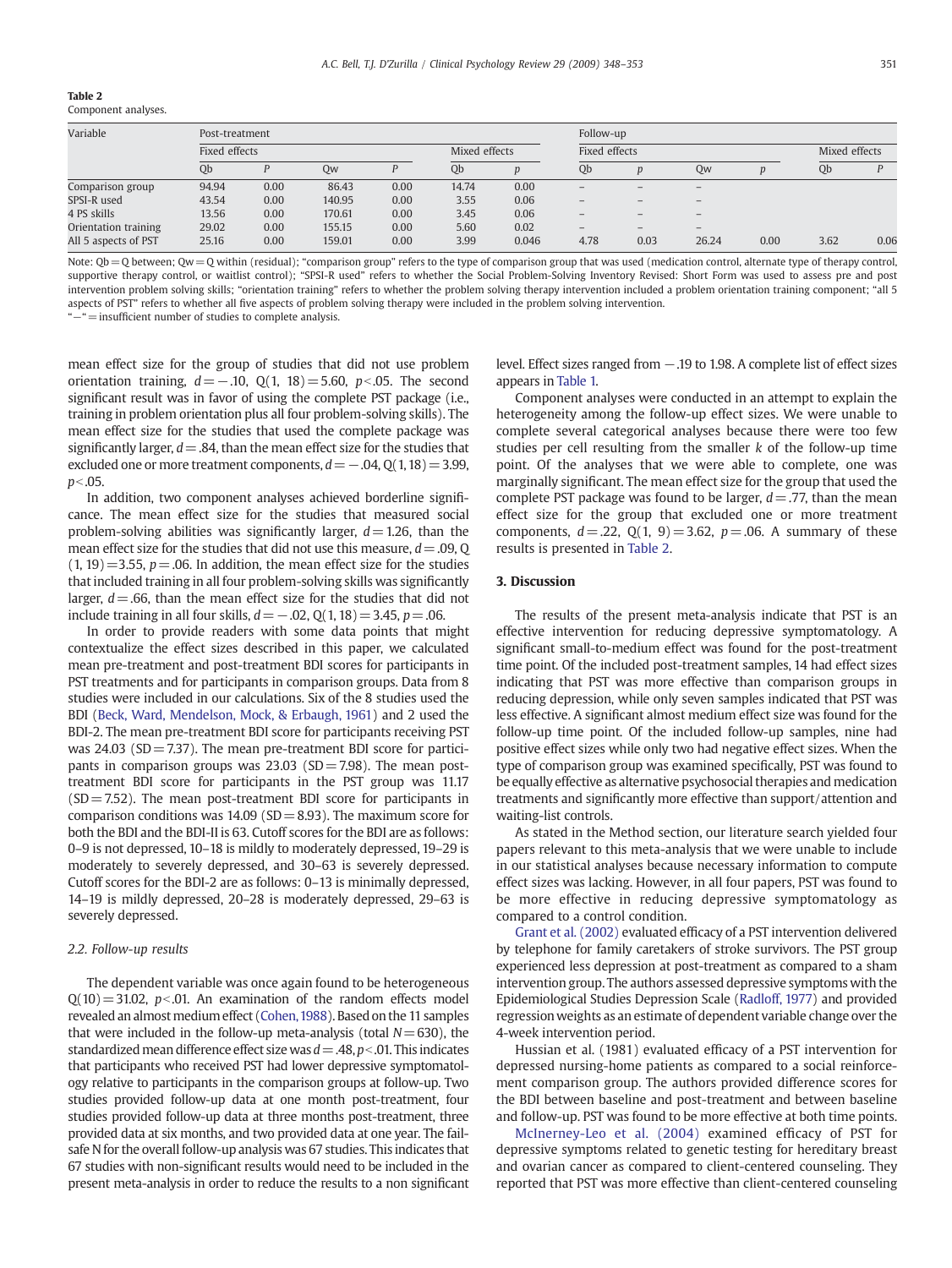<span id="page-4-0"></span>regardless of whether a participant opted to pursue genetic testing or not and regardless of the result of testing. The Center for Epidemiological Studies Depression Scale was used.

[Sahler et al. \(2005\)](#page-5-0) examined efficacy of PST for mothers of children with newly diagnosed cancer as compared to usual psychosocial care. PST significantlylowered scores on the Beck Depression Inventory both at post-treatment and at 3-months follow-up. Mean change scores were provided.

The present results confirm and support the results of earlier metaanalyses on PST for mental health problems (Cuijpers et al., 2007; Malouff et al., 2007). With regard to the previous meta-analysis that focused on depressive symptomatology (Cuijpers et al., 2007), the present study included several additional studies that allowed for a comparison with alternative psychosocial therapies and medication treatments. In addition, this study also provided results on the importance of different components of the PST package. Consistent with the results of the global meta-analysis conducted by Malouff et al., the present results showed that training in a positive problem orientation and the use of the complete PST package (i.e., training in problem orientation plus all four problem-solving skills) both significantly increased efficacy of PST for reducing depressive symptoms. Additionally, the results also suggested that training in all four problem-solving skills also increased treatment effectiveness.

Results of the component analyses support the view that PST for depression should be implemented according to the manual described by [D'Zurilla and Nezu \(2007\)](#page-5-0), which emphasizes training in a positive problem orientation, as well as training in all four major problem solving skills (i.e., problem definition and formulation, generation of alternative solutions, decision making, and solution implementation and verification). The mean effect size for the group of studies where all five aspects of PST were provided was much larger than the mean effect size for the group of studies where it was not  $(d=.84$  and  $d=-.04$  respectively). Given the large difference in effect sizes between the group of studies in which participants received problem orientation training and the group that did not ( $d$ =.80 and  $d$  = −.10) the problem orientation training component of PST is likely to be of particular importance. Problem orientation training seeks to foster positive problem orientation beliefs and to decrease or correct negative problem orientation beliefs. As discussed in the introduction, a positive problem orientation consists of viewing a problem as a "challenge" or opportunity for benefit, being optimistic about one's ability to solve problems, having a sense of problem-solving self-efficacy, believing that it takes time and effort to solve problems effectively, and being willing to commit time and effort to solving problems rather than avoiding them. A negative problem orientation, on the other hand, consists of viewing a problem as a significant threat to well-being, having poor problem-solving selfefficacy, and having a low tolerance for frustration and uncertainty when confronted with problems in living.

A marginally significant result in this study was in favor of the assessment of social problem-solving abilities. The mean effect size for the group of studies that included a measure social problem-solving abilities was much higher than the mean effect size for the group that did not use such a measure ( $d=1.26$  and  $d=.09$ , respectively). The pretreatment assessment of strengths and weaknesses in social problemsolving abilities would have allowed study therapists to tailor the PST intervention to meet the specific needs of individual study participants. This would have likely increased the effectiveness of PST and contributed to the lowering of scores on post-treatment measures of depressive symptomatology. Alternatively, it is possible that the study authors who opted to assess social problem-solving abilities were more likely to include problem orientation training, use all four problem-solving skills, and/or use the complete PST package (problem orientation plus the four problem-solving skills).

As noted in the Results section, we were unable to complete all of the component analyses at the follow-up time point because there were too few studies per cell. (Twenty-one samples were included in the posttreatment analyses, but only 11 samples were included in the follow-up analyses). The only significant finding was that the use of the complete PST package was more effective in reducing depressive symptoms than PST interventions that excluded one or more treatment components. This finding is consistent with the findings from the post-treatment time point and provides further evidence for the importance of including the complete PST package (problem orientation plus the four major problem-solving skills) when conducting PST.

Future research on PST for depressive symptomatology should continue to investigate the importance of including training in problem orientation and all four problem-solving skills in therapeutic interventions. In addition, previous research has suggested that specific components of problem solving ability may be more strongly related to depression than others (see [D'Zurilla & Nezu, 2007; Nezu, Wilkins, &](#page-5-0) [Nezu, 2004](#page-5-0)). For example, some studies have shown that depressed individuals have a more difficult time generating alternative solutions to their problems that their non-depressed peers ([Marx, Williams, &](#page-5-0) [Claridge, 1992; Nezu & Ronan, 1987\)](#page-5-0). Other studies have shown that depressed persons have poorer decision making ability as compared to their non-depressed peers ([Nezu & Ronan, 1987\)](#page-5-0). Lastly, a number of studies have found that depressive symptom severity is more highly related to negative problem orientation than any other component of social problem-solving ability [\(Kant, D'Zurilla, & Maydeu-Olivares,](#page-5-0) [1997\)](#page-5-0). These results suggest that it may be important to tailor PST interventions for depressive symptoms such that certain components of social problem-solving ability are emphasized to meet the specific needs of people with various depressive disorders or symptoms.

In conclusion, results of the present meta-analysis indicate that PST is an effective treatment for depression. Moreover, the results suggest that clinicians and researchers can maximize efficacy of PST by including training in problem orientation as well as the four major problem-solving skills. In addition, the findings suggest that treatment efficacy may be increased by assessing a person's social problemsolving abilities before treatment so that the treatment program can be tailored to focus on the major problem-solving deficits of each patient. In the PST manual recently described by [D'Zurilla and Nezu \(2007\),](#page-5-0) specific training modules are described that focus on different components or dimensions of social problem-solving ability, which allow clinicians or researchers to design their own PST programs that are tailored to meet the needs of specific patients with specific deficits in social problem-solving ability and performance.

#### References<sup>1</sup>

- ⁎Alexopoulos, G. S., Raue, P., & Arean, P. (2003). Problem-solving therapy versus supportive therapy in geriatric major depression with executive dysfunction. American Journal of geriatric Psychiatry, 11, 46−52.
- ⁎Arean, P. A., Perri, M. G., Nezu, A. M., Schein, R. L., Christopher, F., & Joseph, T. X. (1993). Comparative effectiveness of social problem-solving therapy and reminiscence therapy as treatments for depression in older adults. Journal of Consulting and Clinical Psychology, 61, 1003−1010.
- Beck, A. T., Steer, R. A., & Brown, G. K. (1996).Manual for Beck Depression Inventory II (BDI-II). San Antonio, TX: Psychology Corporation.
- Beck, A. T., Ward, C. H., Mendelson, M., Mock, J., & Erbaugh, J. (1961). An inventory for measuring depression. Archives of General Psychiatry, 4, 561−571.
- ⁎Barret, J. E., Williams, J. W., Jr., Oxman, T. E., Frank, E., Katon, W., Sullivan, M., et al. (2001). Treatment of dysthymia and minor depression in primary care. Journal of Family Practice, 50, 405.
- ⁎Biggam, F. H., & Power, K. G. (2002). A controlled, problem-solving, group-based intervention with vulnerable incarcerated young offenders. International Journal of Offender Therapy and Comparative Criminology, 46, 678−698.
- Borenstein, M., Hedges, L., Higgins, J., & Rothstein, H. (2005). Comprehensive metaanalysis version 2. Englewood NJ: Biostat.
- Chang, E. C., D'Zurilla, T. J., & Sanna, L. J. (Eds.). (2004). Social problem solving: Theory, research, and training Washington, D.C.: Americal Psychologial Association.
- Cohen, J. (1988). Statistical power analysis for the behavioral sciences, 2nd ed. Hillsdale, NJ: Lawrence Earlbaum Associates.
- Cuijpers, P., van Straten, A., & Warmerdam, L. (2007). Problem solving therapies for depression: a meta-analysis. European Psychiatry, 22, 9−15.

References marked with an asterisk were included in the meta-analysis.